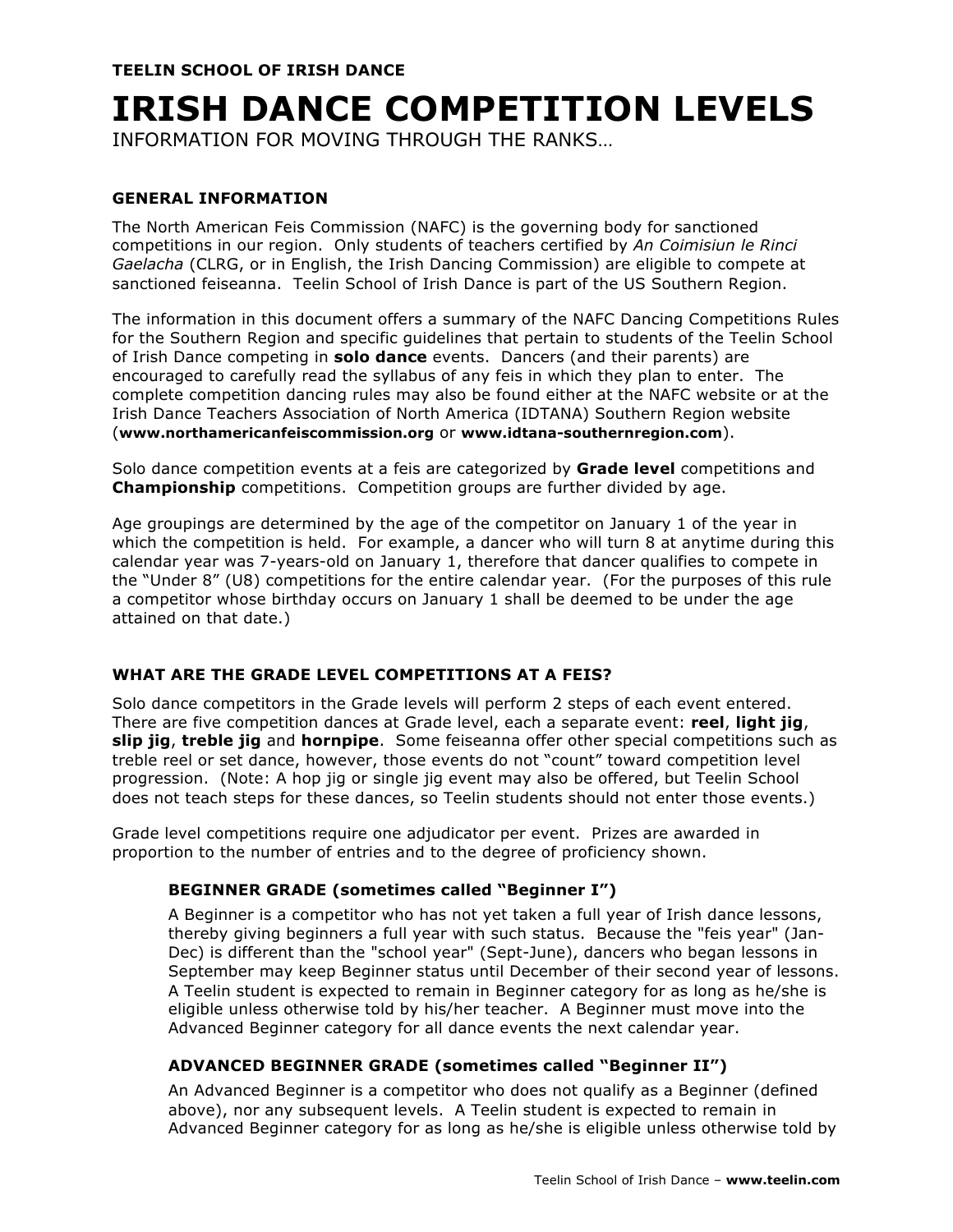his/her teacher. An Advanced Beginner who wins 1st, 2nd or 3rd place will advance to the Novice category in that particular dance the next calendar year.

## **NOVICE GRADE**

A Novice is a competitor who has moved beyond the Beginner skills and is ready to perform more difficult steps in competition. For hard shoe dances (treble jig and hornpipe), Novice competitors are offered a choice of music tempo: "slow", also known as Oireachtas speed, or "fast", also known as traditional speed. (Beginner and Advanced Beginner hard shoe tempo is always traditional speed.) A Novice who wins a 1st place will advance to the Prizewinner category in that particular dance. \*as of Jan 2013 - if there are more than 20 dancers in a Novice Grade competition group, both the 1st place and 2nd place dancers in that group will advance to Prizewinner for that particular dance.

## **PRIZEWINNER GRADE (sometimes called "Open Grade")**

A Prizewinner is an advanced level competitor who does not qualify as a Beginner, Advanced Beginner or as a Novice. A dancer remains at Prizewinner Grade until qualified for Preliminary Championship according to official NAFC rules and his/her dance teacher's guidelines.

## **ADULT BEGINNER**

An Adult Beginner is a competitor who never took Irish dancing lessons as a juvenile and is over 18 years of age. Other **Adult Grades** follow the descriptions above, except that all adult hard shoe competitions are performed at traditional speed.

# **WHAT IS CHAMPIONSHIP LEVEL COMPETITION AT A FEIS?**

Championship competitors will perform a minimum of two rounds of competition: one soft shoe round and one hard shoe round. Instead of the 2 steps performed for each dance at Grade levels, Championship competitors will perform either 3 reel steps or 2.5 slip jig steps for the soft shoe round (boys/men must perform reel for this round); and either 3 treble jig steps or 2.5 hornpipe steps, and/or a set dance for the hard shoe round.

Entrants in any Championship event may not enter in any other regular grade solo events, but may enter in Figure Dances and/or special competitions for which they are eligible per the syllabus (e.g. traditional set, treble reel, non-traditional set dance).

Championship events require at least three adjudicators. Scoring for championship events is based on the Irish Point system (see "Understanding Championship Scoring" written by Jim Montague, **www.broesler.com/scoring.htm**). Prizes are awarded in proportion to the number of entries and to the degree of proficiency shown.

#### **PRELIMINARY CHAMPIONSHIP**

In accordance with NAFC rules, this event is open to a competitor who has placed 1st in both a soft shoe and hard shoe competition at the Prizewinner level. A Teelin student is expected to place 1st in all four Prizewinner Grade dances OR to earn a recall at Oireachtas (if permitted to compete at Oireachtas by teacher discretion) before competing in a Preliminary Championship. (Light jig is not performed in Championships, so the "four" dances are reel, slip jig, treble jig and hornpipe.)

Competitors are typically required to perform a soft shoe dance (reel or slip jig) and a hard shoe dance (treble jig or hornpipe). A feis can also opt to require a set dance as a third dance, or instead of the treble jig/hornpipe.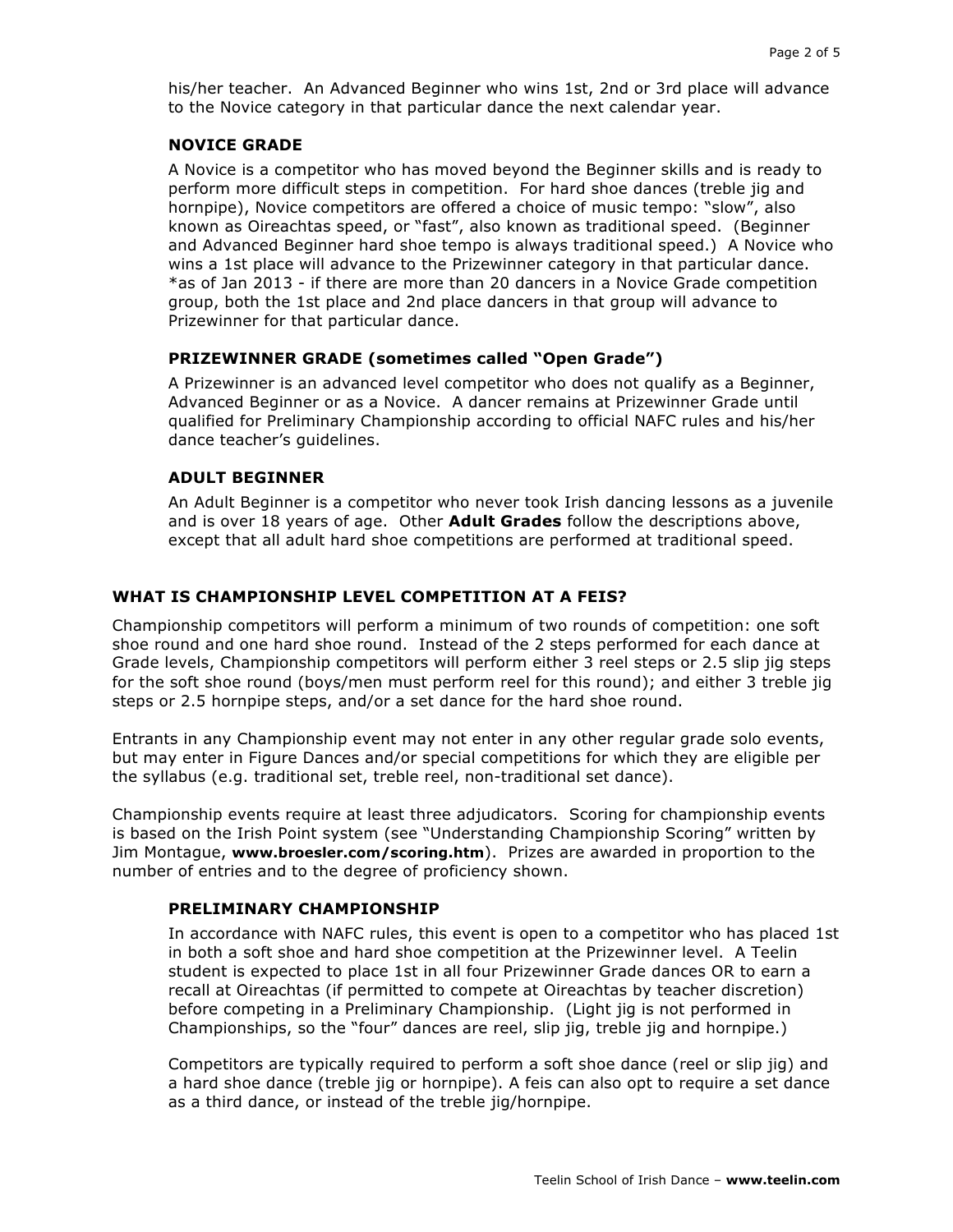A dancer who wins two 1st place Preliminary Championship awards in one calendar year will move to Open Championship the following year (as of January). If the second 1st place win does not occur within the same feis year as the first win, as soon as the second win is achieved the dancer must move up to Open Championship level immediately. (In the case of back-to-back Feiseanna only, which occur on successive days, the 1st place win in the first feis will not require a change of the dancer's status for the second feis.)

#### **OPEN CHAMPIONSHIP**

This is the highest level of competition. In accordance with NAFC rules, a dancer must compete in Preliminary Championship in order to qualify for Open Championship, and must qualify via the method currently in place (i.e. two 1st place wins).

Competitors are required to perform a soft shoe dance (reel or slip jig) and a set dance. A feis can also opt to require a third dance (choice of treble jig or hornpipe).

Competitors who win 1st place in the Open Championship category cannot return to a Preliminary or Prizewinner Grade competition. However, if after competing for two full feis years at the Open Championship level a dancer has not placed 1st, 2nd, or 3rd, he/she may opt to return to Preliminary status, at teacher's discretion.

## **WHAT ARE "THE MAJORS"?**

The Majors are events that offer only Championship competitions, no Grade level competitions. The three common Majors are the Oireachtas (aka Regional Championships), the North American Championships (aka Nationals), and the World Championships. Some of the other Majors that are open to foreign competitors are the All Irelands, the All Scotlands, the Great Britains and the British Nationals, to name a few.

Registration for majors is restricted to eligibility and sometimes geographical location. Only a TCRG (certified teacher) may register students for a Major. Each competitor represents his/her Irish dance school, and teachers are expected to present students of appropriate dancing caliber, regardless of a student's competition level.

Open Champion and Preliminary Champion dancers are usually eligible to compete at **Oireachtas**. Teelin may also allow Prizewinner Grade dancers who have consistent placements (including at least one 1st place in each of the dances that will be performed in their age group that year) to compete at the Oireachtas if teacher discretion determines that the dancer has a high likelihood of obtaining a recall (i.e. making it to the final round).

For more detailed information about Oireachtas, please see the Teelin publication entitled **Everything You Need to Know About an Oireachtas** available at **www.teelin.com**.

To be eligible to compete at the **North American Championships**, dancers must be Open Champion level, or must have qualified at Oireachtas. Teelin will only send dancers to the North American Championships if they have a high likelihood of obtaining a recall per teacher discretion.

Per NAFC rules, placing in the Oireachtas or the Nationals does not change the status of a competitor at feiseanna.

To be eligible to compete at the **World Championships**, dancers must compete at Oireachtas, regardless of their current competition status, and must qualify either at the Oireachtas or at Nationals (for us, the North American Championships). Teelin will only send dancers to the World Championships if they have a high likelihood of obtaining a recall per teacher discretion.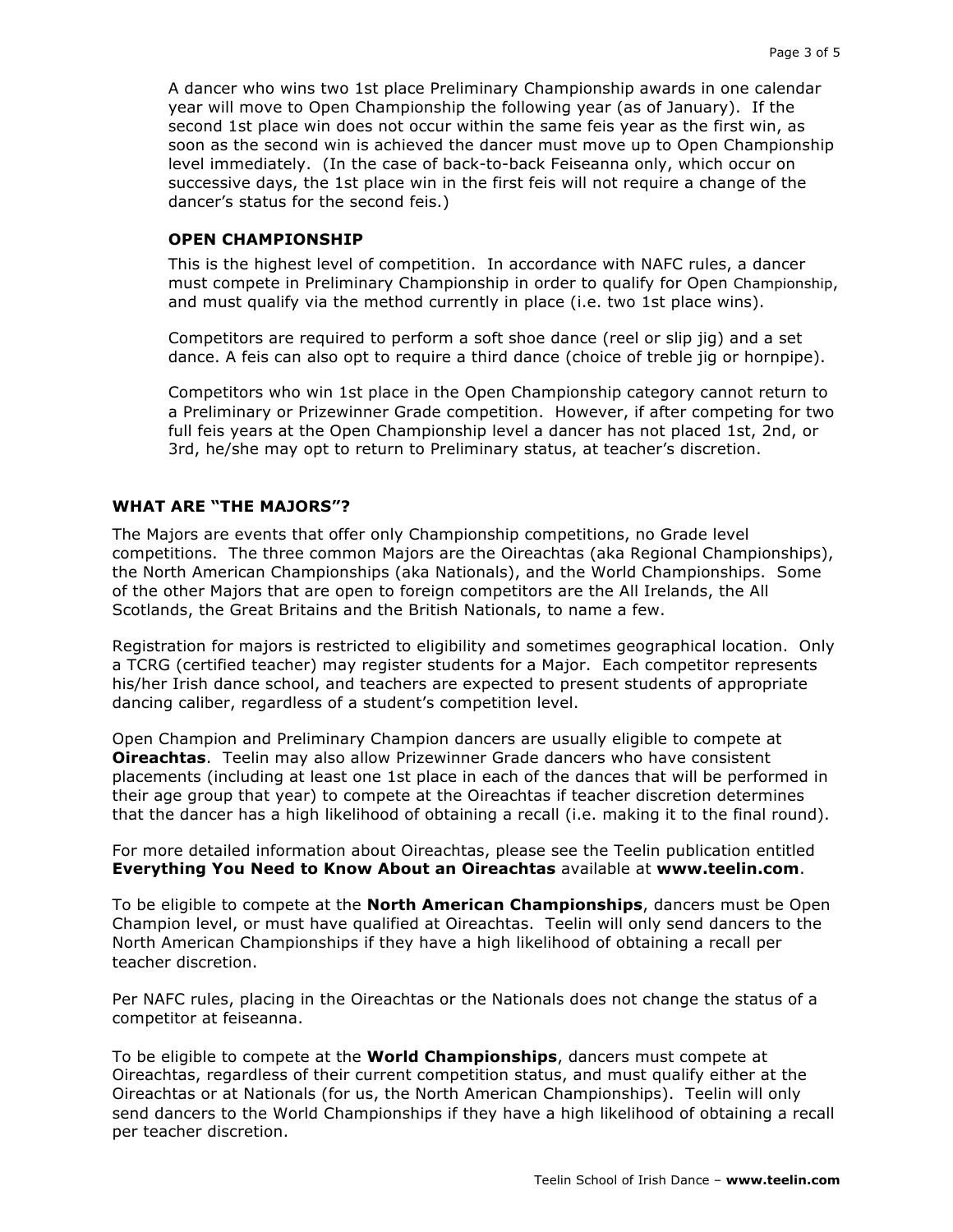There are also three NAFC Championships: the Senior Belt (for ages 17&Over), the Junior Trophy (for ages 13-17) and the Minor Trophy (for Under 13). The date and venue of each of these championships rotates annually, and is printed on the syllabus of each NAFC feis. Dancers are eligible to compete in the appropriate age category if they have won 1st place of an Open Championship competition at a sanctioned NAFC feis within one calendar year of the Belt/Trophy Championship.

## **HOW DOES A DANCER PROGRESS THROUGH EACH COMPETITION LEVEL?**

Eligibility for each competition level is determined first by NAFC rules, and second by teacher discretion. Dancers compete representing their school, and teachers are expected to present students of appropriate dancing caliber for the given level. If a teacher determines that a student is unprepared for a certain level, that student may need to refrain from competing in events at that level even if he/she is eligible.

The status of a dancer for Grade level competitions follows the eligibility for each Grade during the given calendar year. According to NAFC rules, the status of a dancer does not change unless there are five or more dancers in a competition. Therefore wins in events of less than five dancers will not count toward eligibility for the next Grade level. (In the case of repeated wins in age groups which tend to have small competition groups, teacher discretion may determine that the student is ready to progress to the next level.)

Any dancer new to competing will enter the Beginner competitions if he/she is eligible for Beginner status, or the Advanced Beginner competitions if he/she has been taking lessons for longer than one year. (Sometimes a "First Feis" competition is offered, which is open only to dancers competing for the first time.) At teacher's discretion, advanced level Teelin students may be permitted to start competing at the Novice level, even if they have never before competed in a feis, simply because these students are already performing the advanced level steps well.

Competitors have the option to remain in the same Grade level for the entire calendar year. When eligible to progress to the next Grade level in a particular dance (i.e. has won 1st, 2nd, or 3rd place in an Advanced Beginner competition, or has won 1st place in a Novice competition), the competitor must move that dance to the next Grade level on January 1.

In general, Teelin students are encouraged to remain at the Grade level for which they are eligible for as long as possible. This helps a dancer to build confidence in competition. More importantly, it also allows time for the student to prepare the more difficult steps and skills in class that will be needed for the next level of competition.

It is very common for dancers to have some of their dances at different Grades. If a Teelin student qualifies for the next Grade level and, per teacher discretion, is ready to perform the more difficult steps of the next Grade level, the student may be permitted to move that particular dance up before the end of the calendar year. **Check with your teacher before registering for a higher grade event at the next feis.** (Note: Knowing how to dance a more difficult step is NOT the same as being ready to perform that step in competition. Teacher discretion prevails in regards to entry to the next competition level.)

For Teelin students competing in Novice Grade events, a dancer who wins 1st place (in a competition with at least five dancers) is typically permitted to progress to Prizewinner Grade for that particular dance at the next feis. Check with your teacher to ask about changing your entry BEFORE the next feis. Again, this is at teacher's discretion, provided that the student is ready to perform the appropriate steps for Prizewinner Grade.